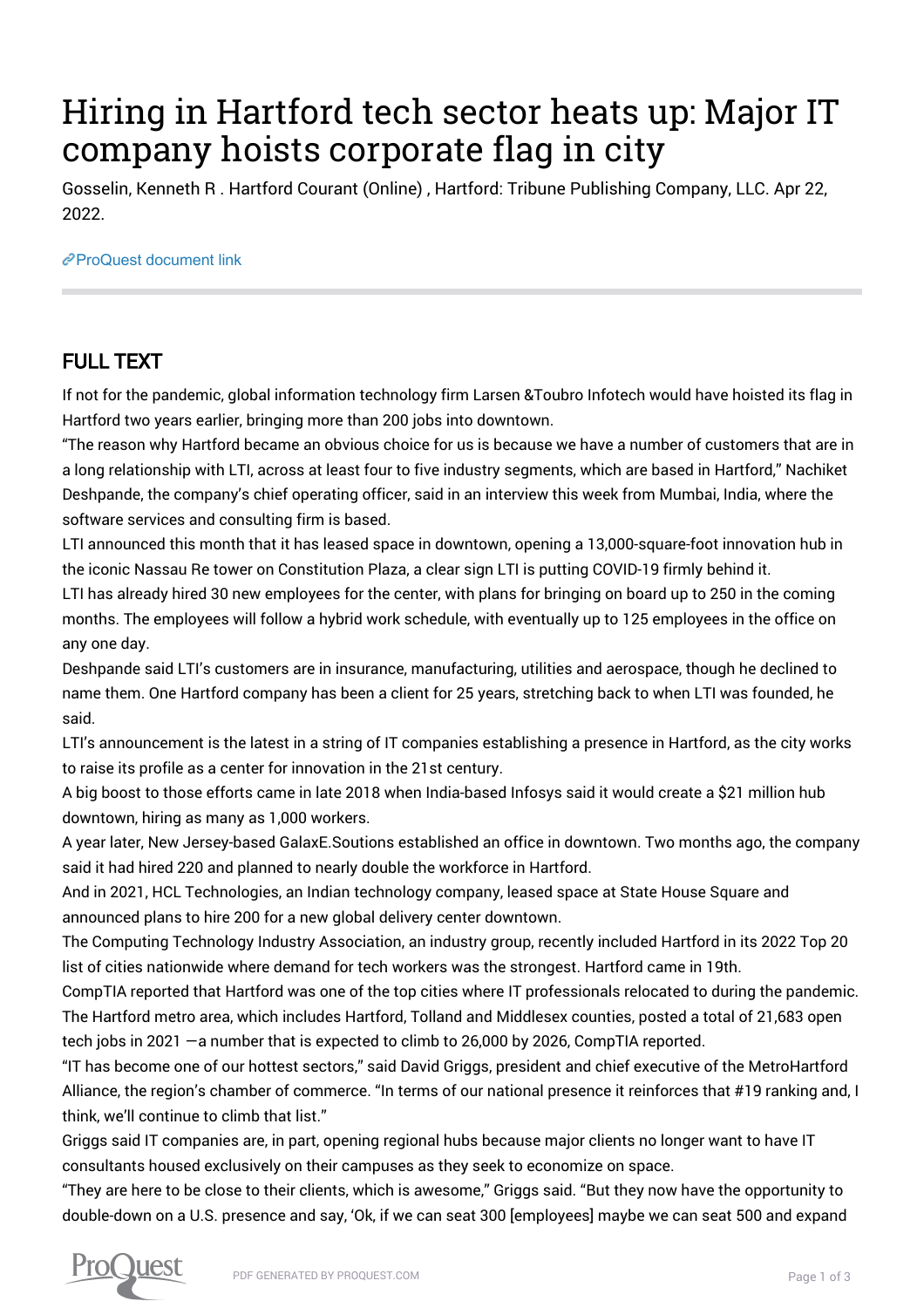their market reach."

That, Griggs said, is good for economic development in and around Hartford. One challenge that does loom is more tech workers are needed in the Hartford to fill an increasing number of jobs.

Across Connecticut, tech jobs increased by 8% between 2015 and 2021, according to the latest statistics available from the state labor department.

In downtown Hartford, an influx of workers would be welcomed by restaurants and other businesses, now adjusting to major employers instituting hybrid work schedules in the aftermath of the pandemic.

Hartford Mayor Luke Bronin said LTI is a strong example of company that is adopting a hybrid workplace but still expanding its space in Hartford.

"As we all try to understand the impact of the changing nature of work, one of the things that I've always believed is there is an opportunity for places like Hartford," Bronin said. "The cost of operating and the cost of real estate is substantially cheaper but where there are locational advantages and the concentration of global leaders in multiple sectors makes Hartford a really attractive place to do business."

LTI's Deshpande said the firm's space in the "Boat Building" —so nicknamed because of its two-sided shape —will be used as a engagement center to meet with clients to develop new digital transformation strategies and prototypes.

Deshpande said he expects the space will be used to collaborate with the community, colleges and universities as well as host events such as hackathons, which develop new software ideas in a short period of time.

LTI's Hartford center is the fourth of six that LTI plans for the U.S., following Edison, N.J., Milwaukee and Houston. LTI already employs 500 in the Hartford area, most of them are located within the companies that are LTI clients, Deshpande said.

The hiring tied to the Constitution Plaza site would come on top of that, although all workers in the Hartford area will have access to the center, Deshpande said.

LTI specializes in data and analytics alongside developing software that manages a company's financials, supply chain, operations, manufacturing and human resources. In more recent years, LTI has developed a growing service line around cloud storage.

Although based in India, about 75% of LTI's revenues come from North America, and the majority from the U.S., Deshpande said. Financial services, banking and insurance account for about 45% of the firm's revenue.

The International architectural style of the Boat Building, erected in 1963 for the Phoenix Mutual Life Insurance Co., its successor, the Phoenix Cos., was acquired by Nassau Re in 2016.

"The iconic nature of the building attracted us," Deshpande said. "It is a well-known address. And for this kind of engagement, it definitely was an attraction."

Kenneth R. Gosselin can be reached at kgosselin@courant.com

## DETAILS

| Subject:                       | Hiring; Employees; Employment; Pandemics; COVID-19                 |
|--------------------------------|--------------------------------------------------------------------|
| <b>Business indexing term:</b> | <b>Subject: Hiring Employees Employment</b>                        |
| Location:                      | United States--US: India                                           |
| Company / organization:        | Name: Computing Technology Industry Association Inc; NAICS: 813920 |
| <b>Publication title:</b>      | Hartford Courant (Online); Hartford                                |
| <b>Publication year:</b>       | 2022                                                               |